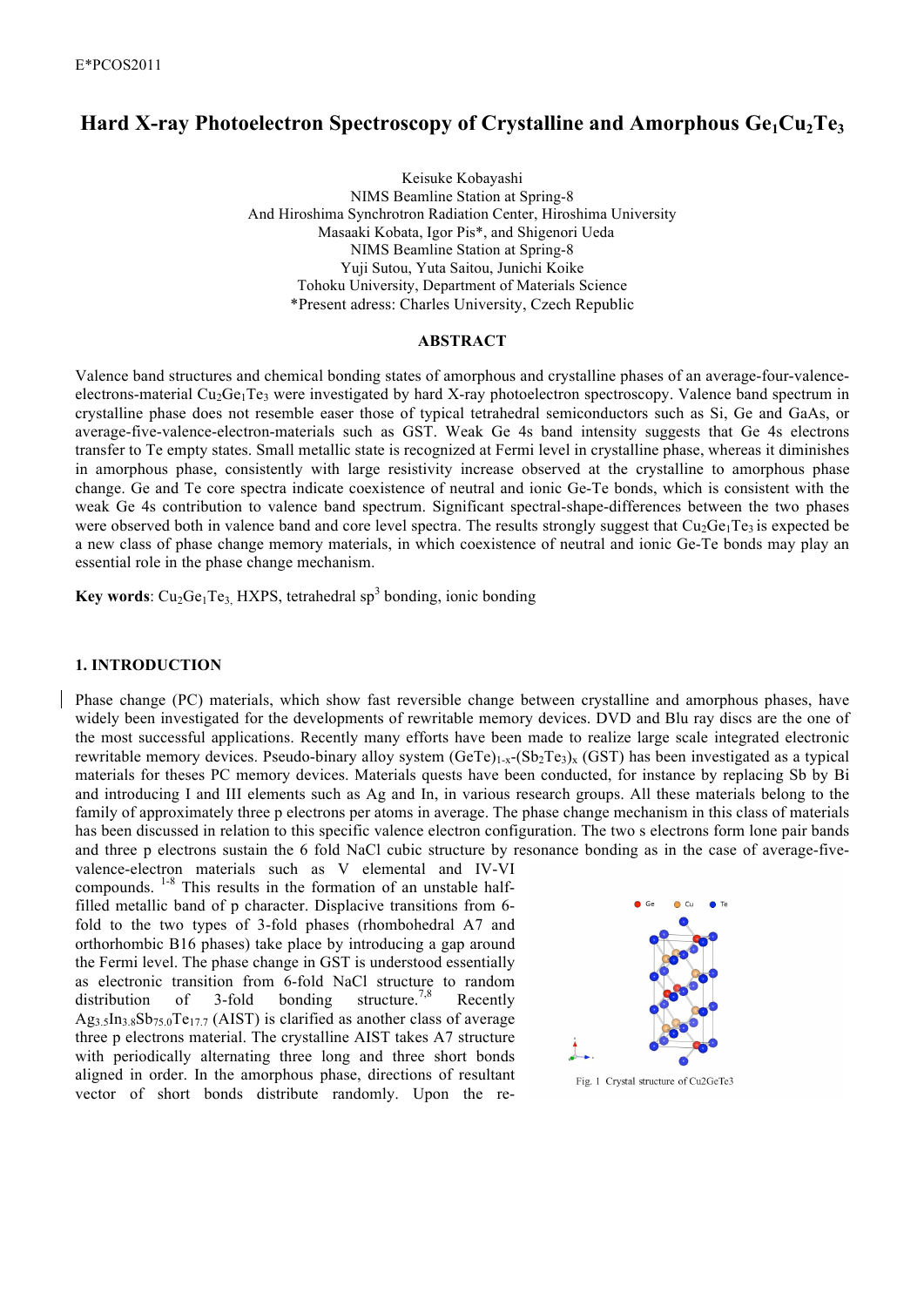crystallization, the randomly distributed resultant vectors become realigned to have the crystalline order through bond exchange mechanism.<sup>9</sup> Recently, Sutou et al. reported that the electrical resistivity of Ge<sub>1</sub>Cu<sub>2</sub>Te<sub>3</sub> (GCT) in the Aphase is 2-3 orders of magnitude larger than that in C-phase.<sup>10</sup> They also found that this resistivity change is reversible, suggesting CGT has a potential as a new PC material. The most interesting point in these new findings is that CGT does not belong to the average-five-valence-electron family. Crystalline (C) has 24 s-p electrons per molecule, i. e., 4 electrons per atom in average. It takes chalcopyrite related structure with 4 fold coordinated bonds as shown in Fig. 1. This indicate that CGT is a completely new PC material with very different PC mechanism from those in average three p electron materials such as GST and AIST. Being interested in the A-C phase change of this material, we have conducted bulk sensitive hard X-ray photoelectron spectroscopy (HXPS, HXPES, or HAXPES) <sup>11,12</sup> observation to investigate PC mechanism from electronic structures and chemical bonding states viewpoints.

## **2. EXPERIMENTS**

Samples were prepared by sputtering of Ge-Cu-Te alloy target on  $SiO<sub>2</sub>(20 \text{ nm})$ /Si substrates at Tohoku University. In order to avoid oxidation of the sample surfaces, carbon layers of few nm thicknesses were deposited immediately after the deposition. As-deposited GCT films were verified to be amorphous by the XRD pattern. The crystalline samples were prepared by annealing the as-deposited amorphous films at 250 °C. The electrical resistance drastically decreases by this annealing procedure, indicating crystallization of the films. HXPS measurements were done at BL15XU of SPring-8, NIMS contract beamline, using horizontally polarized undulator X-ray photons of 6 keV with band width of ca. 55 meV. The total energy resolution of the HXPS measurements was 230 meV. Due to large information depth of HXPS in this photon energy region, electronic as well as chemical states of the samples were observable down to as deep as ca. 20 nm from the sample surface, thus the resultant spectra are assured not to be affected by surface conditions. [10, 11] Both the valence band and core level spectra were measured in C- and A-phases of thin film samples. The carbon capping layers of few nm thicknesses did not manifest in the observed spectra due to the large attenuation length of the photoelectrons, and also smaller photoionization cross sections of C valence electrons comparing to those of Ge, Cu and Te.

#### **3. RESULTS & DISCUSSION**

 Figure 2 shows whole valence band spectra (a) and near Fermi edge spectra (b) of A- and C-phase films. The whole valence band spectra exhibit similar shapes each other as a whole, with Te 5s, Ge 4s and Te 5p-Ge 4p-Cu 3d mixed bands, in the binding energy regions of  $15-10$ ,  $10-7.5$ , and  $7.5-0$  eV, respectively. No significant difference is seen in Te 5s band. The Ge 4s band is apparently weaker than Te 5s band expected from experimental results in GST.[8] It becomes even weaker in Aphase. The topmost band (7.5-0 eV) shape is several different features between A- and C-phases. Three peaks are recognized at 1.4 eV, 3.2 eV, and 3.9 eV in C-phase topmost band. In the Aphase, the three peaks appear at the same positions; however, intensity distribution among them is changed. In addition, a shoulder appears at around 6.2 eV. The photoionization cross section of Cu 3d is the strongest, and those of Te 5s, Te 5p, and Ge 4s are smaller than that of Cu 3d at the photon energy of 6 keV. The photoionization cross sections of Cu 4s and Ge 4p are more than one order of magnitude weaker than that of Cu 3d. Thus the topmost valence band consists mainly of Cu 3d, and Te 5p mixed states. Figure 2 (b) evidences that C-phase samples show finite density of states at Fermi level, whereas Fermi level locates just above the onset of the valence band in A-phase



1222 1220 1218 1216 121-<br>Bindng Energy (eV)

Fig. 3 Ge 2p3/2 spectra

1222 1220 1218 1216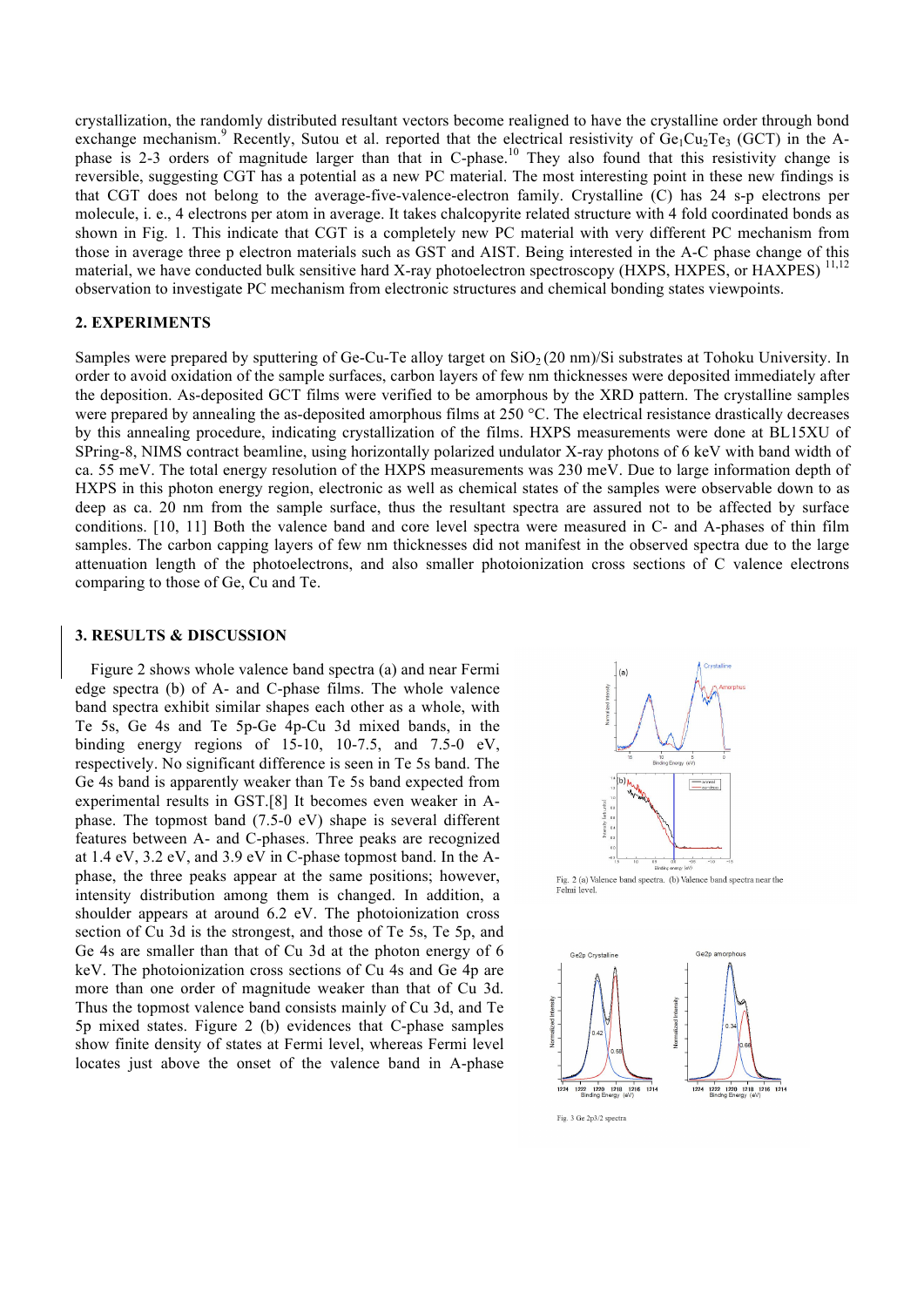samples. This coincides with the large resistivity change upon the PC mentioned above.

Ge  $2p_{3/2}$ , Te 4d and Cu  $2p_{3/2}$  spectra are shown in Fig. 3, Fig.4, and Fig.5, respectively. A significant difference is apparent in Ge  $2p_{3/2}$  spectra. In C-phase, Ge  $2p_{3/2}$  spectrum exhibits double peaks at 1218.1 eV and 1220.1 eV with almost the same intensities as shown in Fig. 3. The intensity ratio for the low to the high binding energy components was estimated at 0.58/ 0.42. The position of the low binding energy component coincides with that of Ge  $2p_{3/2}$  in GeTe. Thus we assign this component is originated from neutral Ge. The energy difference between the two components is 2.0 eV, which is comparable to the Ge  $3d_{5/2}$  binding energy difference of 2.9 eV between GeTe and  $GeO<sub>2</sub>$ , strongly suggesting that it comes from Ge positively charged up to nearly 4+. The lower binding energy component is stronger than the higher binding energy one in A-phase. The intensity ration is 0.34/0.66. Te 4d core spectra also show distinguishable two spin-orbit doublet pairs at (40.04 eV-40.28 eV, and 40.49 eV-40.38 eV) with almost the equal intensities in C-phase. The high binding energy component in this case appears at the same binding energy position of Te 4d in GeTe, indicating that it is attributed to neutral Te. Consequently, the lower binding energy component is identified as negatively charged Te. The intensity ratio of the low binding energy to the high binding energy components is at 0.49/0.51. In A-phase, the ratio is 0.35/0.65. The low binding energy pair shifts to higher binding energy side by amount of 0.25 eV, whereas, the high binding energy pair stays at the same position that of in C-phase. Cu 2p core spectra in C-phase exhibit a weak component in 0.35 eV



Fig.4 Te4d spectra of crystalline and amorphous CGT.



higher binding energy side of the main component at 932.74 eV. This component intensity becomes even weaker in

A-phase. Basing upon the experimental results on CGT, here we propose a model for the electronic structure and chemical bonding states of C-phase CGT, and a possible explanation of PC in this new class of materials. Viewing from <010> and <001> direction, CGT crystal consists of stacks of (CuTe)-(GeTe)-(CuTe). In order to form tetrahedral sp<sup>4</sup> bonding, the (GeTe) layer donates two electrons per molecule to the sandwiching two (CuTe) layers. There are two possible valence electron configurations to realize this. One is to form the sp<sup>3</sup> bonding between Ge and Te by donating excess electrons to the (CuTe) layers. Another possible configuration is that Ge and Te take Ge<sup>4+</sup> and Te<sup>2-</sup> charged states, respectively. Excess two electrons again donate the (CuTe) layers. Since XRD experiments has shown no evidence of super lattice formation in CGT<sup>13</sup>, Ge<sup>0</sup> and Ge<sup>4+</sup> are considered to be randomly distributed in the (GeTe) plane in C-pahse. The weakness of Ge 4s band in the C-phase valence band spectrum also supports existence of Ge<sup>4+</sup> state. Cu atoms may be also affected by the difference in Ge charge states, however, the effect is considered to be weaker, because they are affected through Te atoms. In A-phase, both Ge and Te spectra show that decreases in neutral components and increases in ionized components. Almost complete disappearance of Ge 4s band in the valence band spectrum is also consistent with the change in core spectra mention above. Increase in the Ge-Te ionic bonding, which is expected to be less un-isotropic than neutral  $sp^3$  bonding, may play a role in the PC mechanism in the material.

#### **4. CONCLUSION**

The present HXPS results on  $Ge_1Cu_2Te_3$  sputtered films revealed that a sudden electrical resistivity decrease due to annealing of as-deposited films at 250 C is caused the valence band structure change, which gives rise to a small metallic edge at the Fermi level. The valence band and core level spectra indicate coexistence of neutral and ionized Ge and Te. In A-phase, concentrations of ionized Ge and Te contributions increase. This may play an essential role in